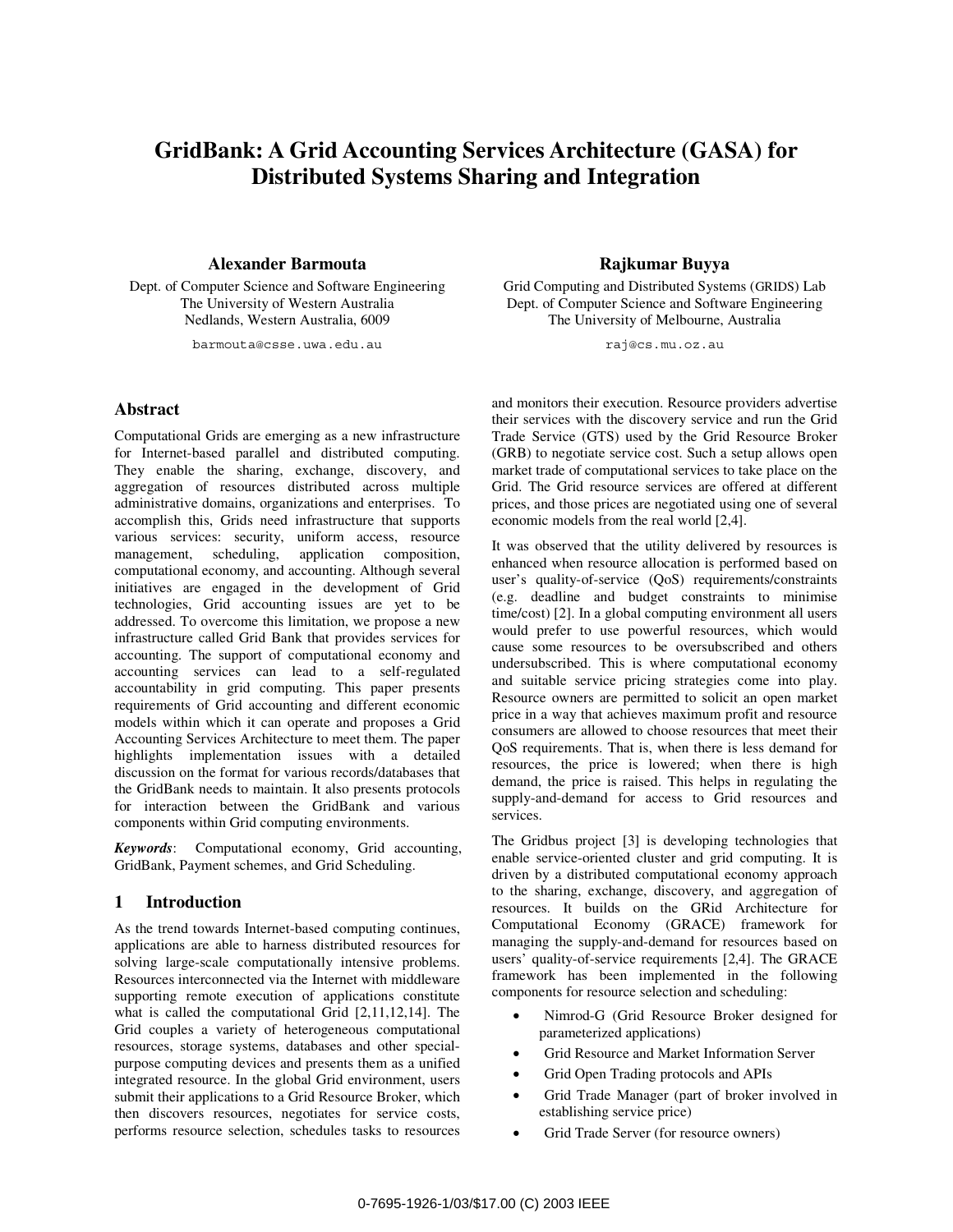The Gridbus project's service-oriented computing technologies support the end-to-end quality-of-services driven by computational economy at various levels cluster, peer-to-peer (P2P) networks, and the Grid—for the management of computational, data, and application services. At the cluster level, the Libra scheduler has been developed to support economy-driven cluster resource management [3]. It is used within a single administrative domain for distributing computational tasks among resources that belong to a cluster. At the P2P network level, the CPM (compute-power-market) infrastructure is being developed through the Jxta community [7]. At the Grid level, various tools are being developed to support a QoS based management of resources and scheduling of applications. To enable performance evaluation, a Grid simulation toolkit called GridSim has been developed. It supports the modelling and simulation of application scheduling on simulated Grid resources. To support the accounting of resource or service usage and enable sustainable resource sharing across virtual organizations, we are developing Grid Accounting Services infrastructure.

The early efforts in Grid computing and usage scenarios were mostly academic or exploratory in nature and did not enforce the grid economy mechanisms. The recent move towards a multi-institutional production scale Grid infrastructures such as the TeraGrid facility, the need for Grid economy and accounting is being increasingly felt [6]. In order to enable the sharing of resources across multiple administrative domains, the accounting infrastructure needs to support unambiguous recording of user identities against resource usage. In the context of the Gridbus project, an infrastructure providing such a service is called the GridBank*.*

GridBank (GB) is a secure Grid-wide accounting and (micro) payment handling system. It maintains the user's (consumers and providers) accounts and resource usage records in the database. It supports protocols that enable its interaction with the resource brokers of Grid Service Consumers (GSCs) and the resource traders of Grid Service Providers (GSPs). It has been primarily envisioned to provide services for enabling Grid computing economy; however, we envision its usage in Ecommerce applications. The GridBank services can be used in both co-operative and competitive distributed computing environments.

GridBank can be thought of as a web service for Grid accounting and payment. GridBank uses SOAP over Globus toolkit's sockets, which are optimised for security. Clients use the same user proxy/component to access GridBank as they use to access other resources on the Grid. A user proxy is a certificate signed by the user, which is later used to repeatedly authenticate the user to resources [9,11,17]. This preserves the Grid's single signin policy and avoids repeatedly entering the user password. Using existing payment systems for the Grid would not satisfy this policy.



1) GRB negotiates service cost per time unit (e.g. \$ per hour)

2) GridBank Payment Module requests GridCheque for the GSP whose service GSC wants to use. GridBank issues GridCheque provided GSC has sufficient funds.

3) GridBank Payment Module forwards GridCheque to GridBank Charging Module.

4) GRB deploys Grid Agent and submits jobs for execution on the resource.

5) Grid Resource Meter gathers Resource Usage Records from all resources used to provide the service, optionally aggregates individual records into one Resource Usage Record and forwards it to the GridBank Charging Module. Grid Resource Meter optionally performs usage check with Grid Agent.

6) GridBank Charging Module contacts GridBank and redeems all outstanding payments. It can do so in batches rather than after each transaction.

**Figure 1:** Interaction of GridBank with other Grid components.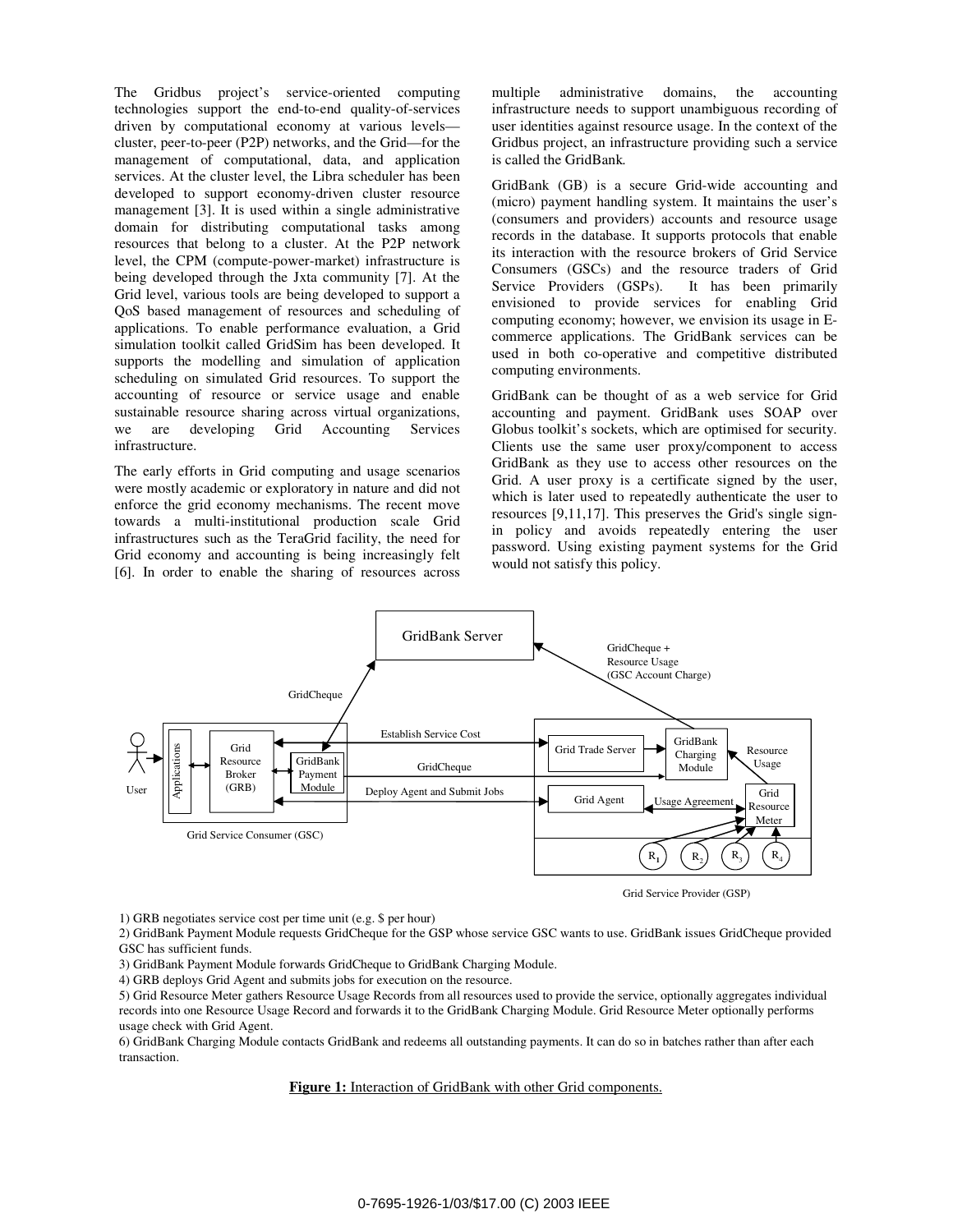

**Figure 2:** Interaction between the GTS, GBCM, GRM and GridBank.

## **2 Components Interaction**

*Use Case:* The interaction between GridBank Server and various components of Grid is shown in Figure 1. GSPs and GSCs open an account with GridBank. Then, the user submits the application processing requirements along with the QoS requirements (e.g., deadline and budget) to the Grid Resource Broker (GRB). The GRB interacts with GSP's Grid Trading Service (GTS) or Grid Market Directory (GMD) to establish the cost of services and then selects a suitable GSP. It then submits user jobs to the GSP for processing along with details of its chargeable account ID in the GridBank or GridCheque purchased from the GridBank. The GSP provides the service by executing the user job and the GSP's Grid Resource Meter measures the resources consumed while processing the user job. The GSP's charging module contacts the GridBank with a request to charge the user account. It also passes information related to the reason for charging (resource usage record).

#### **2.1 GSP Components Interaction**

The Grid Resource Meter (GRM) module will interface with the local resource allocation system (e.g. cluster scheduler) or user-level Grid agents (such as Nimrod-G agent) to extract resource usage information. The interfacing can be mediated through Grid middleware tools such as Globus [10], by extending it such that a

native operating system usage function is called after a user application finished execution, and another function that is called by GRM to collect the data. Once GRM obtains the raw usage statistics (see Figure 2), it filters relevant fields in the record and passes them to the conversion unit, which generates a standard OSindependent Resource Usage Record (RUR). The RUR is a combined effort of the Grid community at the Global Grid Forum [15,23]. GridBank stores this record in its database, which provides evidence that a transaction took place. RUR is then forwarded to GridBank Charging Module (GBCM) for calculation of the total service cost. GBCM obtains service rates for the user from the Grid Trade Server (GTS). The user ID (Certificate Name) passed to GBCM is contained in the GridCheque (or any other payment instrument). The service rates record generated by the GTS and the Resource Usage Record must conform to each other - for every chargeable item in the rates record there must be a corresponding item in the RUR. Chargeable items to be considered are [2,4] :

- Processors: User CPU time
- Main Memory
- Secondary Storage
- I/O channels (such as networking)
- Software Libraries: System CPU time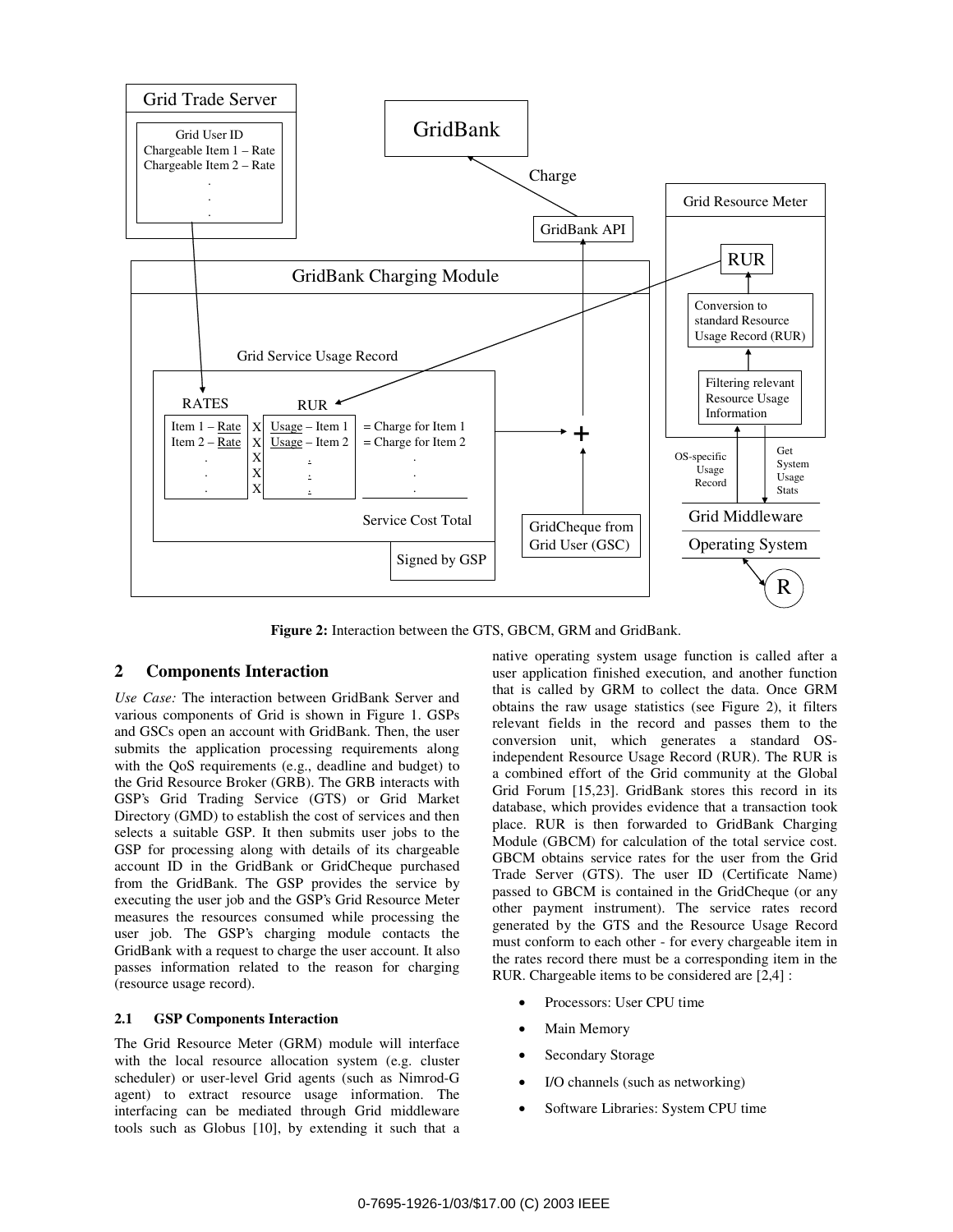The total charge is calculated by multiplying rate by usage for each item and then adding up individual charges. The rate for CPU time is G\$ (Grid currency) per CPU hour and the usage is time. The rate for memory and storage is G\$ per MB\*hour and usage is MB\*hour. I/O service rate is G\$ per MB and usage is MB of total "traffic". These calculations along with the rates and RUR records are signed by GSP to provide non-repudiation of the transaction, and are submitted together with GridCheque (or other payment instrument) to GridBank Server for processing.

Besides the basic functionality, the GRM provides different levels of accounting information depending on the kind of payment protocol GridBank Charging Module is using. Different protocols might require different resource usage statistics. For example, in Figure 1, each individual resource  $(R_1 - R_4)$  used to provide computational service presents its usage record to Grid Resource Meter (GRM). GRM might choose to aggregate individual records into the standard RUR to reflect the charge for the combined GSP's service.

#### **2.2 GSC Components Interaction**

Grid Resource Broker (in our implementation Nimrod-G resource broker [2,5]) performs service cost (rates) negotiations with GSP's Grid Trade Server and deploys the Grid Agent responsible for setting up the execution environment on GSP's machine and downloading the application and data from remote locations if they are not already on the machine [2]. However, before the broker can submit a job, a local account on the remote host must exist [17]. Section 2.3 addresses this issue.

The GRB interacts with the GridBank Payment Module to manage funds on user's behalf. The user can then set the budget to prevent overspending. GRB submits a job for execution on the resource in similar fashion as normally (using Globus's submit-job command [17]), but the call is made using GBPM's API such that it initially forwards payment details to GridBank Charging Module in order to authorize access to the service.

#### **2.3 Access Scalability**

Grid middleware technologies such as Globus assume that local access to resources is managed by the resource owner who has to create and manage local accounts for each user. Thousands (or even millions) of GSCs can be clients of GridBank and the requirement to have a local account at each resource is simply not realistic. GridBank Charging Module alleviates the problem. This can be achieved by enhancing GridBank to provide "arbitration" and "resource access authorization" services like a marketmaker that brings a buyer and seller together. It also requires enhancement to Grid job submission systems.

In order to access the service, the GSC has to present credentials to the GSP. In the context of GridBank we consider such credentials to be a payment instrument that GSC obtains from the GridBank. The payment instrument contains GSP's identification (the Certificate Name) and GridBank account details.

Grid Service Consumer (GSC) initiates the process by negotiating service rates with GSP's Grid Trade Service (GTS). Upon mutual agreement on service rates, Grid Resource Broker (GRB) contacts GridBank Payment Module (GBPM) with request for access to the GSP.

GBPM obtains a payment instruction, for example, a GridCheque, from the GridBank Server. It then forwards the payment and agreed service rates to the GridBank Charging Module (GBCM). GBCM confirms that the payment and service rates offer are valid. If so, the module decides to grant access to the GSC. The access to the GSP is accomplished in the usual fashion by using Globus Toolkit. This implies that the GSP needs a local account to be associated with the GSC [17]. In order to achieve scalability, a small number of (template) accounts are maintained by the system and are dynamically allocated to GSCs as they request for service.

GSP maintains a pool of template accounts [18]. These accounts are local system accounts that are not associated with any particular user. When a GSC contacts GSP to execute some application, provided GSC presents a wellformed payment instrument, GSP dynamically assigns one of the template accounts from the pool of free accounts. GSC's Certificate Name is temporarily mapped to the local account (in grid-mapfile [17]) to indicate the dynamic relationship between the account and current user. GSP retains the fine-grained access control to its resources by specifying permissions on the template accounts.

When application has finished execution, Grid Resource Meter collects information about resource usage against the local account and forwards it to the GBCM. The GBCM calculates total cost based on the resource usage and the mutually agreed service rates. These charges are recorded against the GSC associated with the local account. The GBCM then removes the association by deleting the entry corresponding to the GSC in the gridmapfile [17] and returning the local account to the pool of free accounts. The GBCM then forwards the payment instrument (e.g. GridCheque) along with the Resource Usage Record to the GridBank for processing.

#### **3 Grid Bank System Architecture**

#### **3.1 Payment Strategies**

We employed a layered and modular architecture for GridBank to leverage existing technologies and manage them as separate components (Figure 3). This approach allows different payment schemes such as digital cheques, coins, hash chains and other  $[1,20,21,22,24,25]$  to be easily integrated with other GridBank modules. Depending on charging strategy, the GSC and GSP can select appropriate protocol and exchange service for currency. The charging policies include [2,4] :

- 1. Pay before use
- 2. Pay as you go
- 3. Pay after use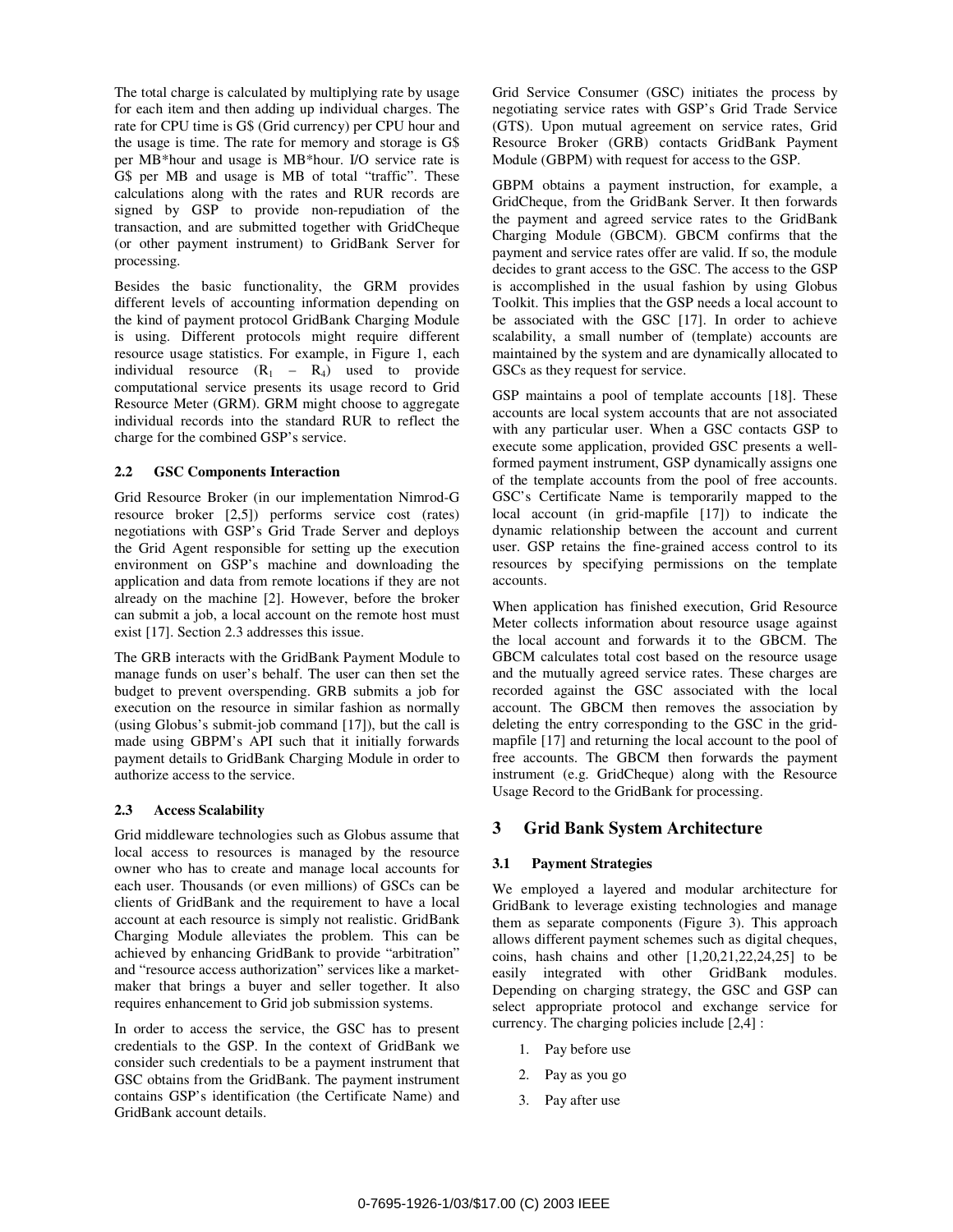The first policy is appropriate for services that have a fixed cost, for example, to access a directory service. A simple funds transfer protocol is designed to enable GSC to request funds transfer with the confirmation send to the GSP. The GSC establishes a secure connection with GridBank to provide account details of GSC and GSP as well as amount and URL of GSP. GridBank performs the funds transfer and sends the confirmation to the specified URL of the GSP via another secure channel.

The second policy might be used to eliminate unnecessary trust relationships between GSCs and GSPs. A hash chain scheme based on PayWord [24,25] would allow service consumers to dynamically pay service providers for CPU time or per each computation result delivered.

The third payment strategy emulates credit card payment model. When the service charge is unknown beforehand, the GSC forwards a payment order in the form of a digital cheque to GSP. The cheque is made out to GSP so no one else can redeem it. After computation has finished, GSP calculates total cost and forwards the cheque along with resource usage record to GridBank for processing. This can be done in batches. Such scheme is based on NetCheque protocol [21,25] and relies on public key cryptography.

Secure communication between parties involved in a transaction is provided by the Security Layer (see Figure 3). In our implementation we chose Public Key Infrastructure (PKI) since it is already provided by Globus Toolkit's GSI (Globus Security Infrastructure) [13,17]. Client authentication and authorization are part of GSI. Secure communication between all participants of any GridBank transaction use Globus I/O API, which implements GSS (Generic Security Service) API. GSS API also provides symmetric data encryption based on SSL technologies to securely exchange sensitive financial information.

#### **3.2 Server Architecture**

GridBank's server architecture (see Figure 3) consists of several modules that can be enhanced or replaced without affecting other modules. These modules are organized into three layers. Accounts Layer deals with database and account operations. Payment Protocol Layer defines payment schemes, message formats and communication protocols. Security Layer ensures that any messages passed to Payment Protocol and consequently invoking operations in Accounts Layers are authentic.

*GB database* module is a relational database that stores account and transaction information.

*GB Accounts* is the core module interacting with the GB database. It provides functions for basic account operations such as creation of accounts, requesting and updating account details, transfer of funds from one account to another, locking funds and transfer from locked funds. This module is independent of payment scheme, protocols used and underlying security model. Its purpose is to perform database operations that deal with manipulating and managing GridBank's database.

*GB Admin* module provides account management such as deposit, withdrawal, change credit limit, cancel transfers and close account functions. These functions are performed by GridBank's administrators who are responsible for transferring real money to and from clients. In the future, this process can be automated by using other payment systems such as PayPal or credit card transactions by importing data from those systems. Administrators have a privileged access and the credentials for such access are checked by GB Administration module.

The payment protocol layer represents payment schemes and associated protocols that interact with GB Accounts. The protocols are described in section 3.1. *GridCheque Protocol* module implements the pay-after-use scheme. *GridHash Protocol* module implements pay-as-you-go payment strategy. Pay-before-use protocol does not involve generation of any payment instruments. Transaction is performed on-line; secure connections guarantee authenticity of participants. Any other payment scheme that defines its own data structures and communication protocol can be added without need to modify GB Accounts or GB Security modules.

*GB Security Protocol* module performs authentication and authorization of GridBank's clients. Authentication process uses Generic Security Services (GSS) API, which is implemented by Globus Toolkit I/O module [16]. It is based on Public Key Infrastructure (PKI) using X509v3 certificates [8,13]. Certificates can be issued by the GridBank's own certificate authority (CA) or the third party CAs [17]. Once clients are authenticated, the certificate subject name is retrieved using Globus I/O API and is checked against the database (Figure 3). If the subject name appears either in the accounts or in administrator tables, then the client is authorized to establish a connection. Otherwise connection is refused, and this provides a mechanism to limit denial-of-service attacks. Clients simply cannot send any requests before a connection is established. Only clients with existing account or administrator privilege are authorized and connected.

The GSP entities, such Grid Trade Server working with Grid Resource Meter, are responsible for enforcing accounting by billing the GSC's account. For example, Nimrod-G broker has an entity called Grid-Agent responsible for execution of the user's job on a Grid node, and also keeping track of resource consumption, which can be used by the Trade Server to enforce accounting.

#### **3.3 Client Architecture**

The Security Layer is identical to the server. The Protocol Layer has same protocol modules as the server with corresponding client functionality. GridBank API provides an interface to the Protocol layer, which is responsible for obtaining payment instruments or performing direct transfers. GridBank Payment Module and GridBank Charging Module interface to GridBank API module to invoke GridBank operations. The GBPM requests payments whereas GBCM redeems payments.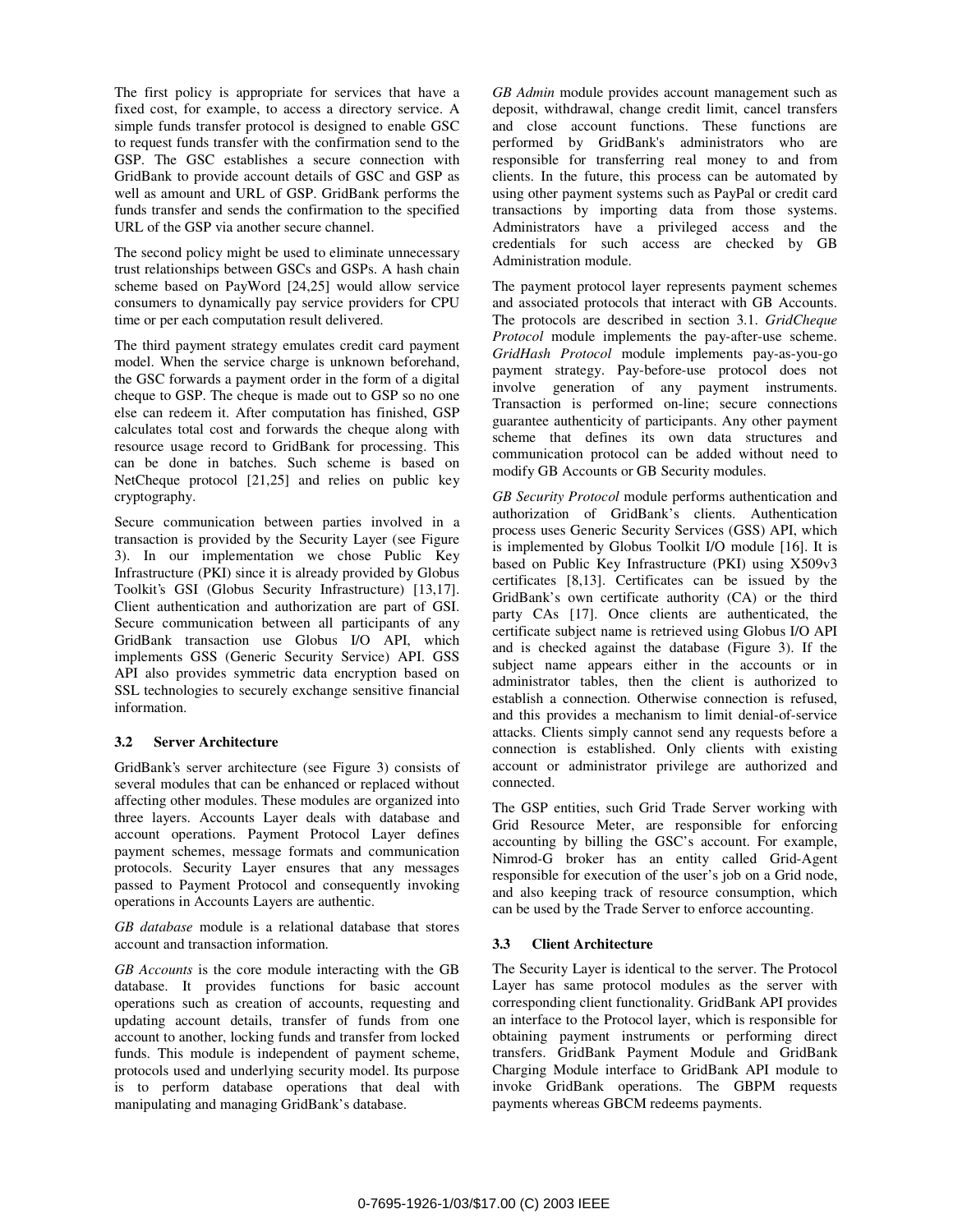

**Figure 3:** GridBank Server Architecture.

#### **3.4 Payment Guarantee**

When a chargeable service has a fixed price as in Pay Before Use strategy or the client obtains hash chains, there are no issues regarding availability of funds; a client could never overspend since the account is checked and decremented beforehand. On the other hand, when a credit card approach is taken as in Pay After Use strategy when the total cost is not known beforehand, clients can easily spend more than they have in the account (even if considering credit limit, this is also an issue if cost exceeds available balance together with credit limit). To guarantee payment when issuing GridCheques, GridBank will have to lock a certain amount of funds for the cheque to be valid. The exact amount will depend on the budget constraint set with the GRB. Each GSP will receive a cheque with a reserved amount, which is transferred to the "locked" balance of the GSC's account.

## **4 Grid Bank Usage/Operating Models**

#### **4.1 Co-operative Model**

In co-operative computing environments, all participants both consume and provide services; when participants provide services, they earn credits. They can use/spend those credits to get access to other resources within the community when needed [2,4]. GridBank supports this form of resource bartering. When new participants join the community, a certain number of credits are allocated to them. The allocation could depend on the value of the resource the participant is contributing to the community. A decision on the value assigned to participant's resources need to be determined by the community and is outside the scope of GridBank.

To achieve price equilibrium, supply and demand need to be carefully regulated in such a way so that GSPs are paid approximately as much currency as they will use to access other Grid services. Otherwise the whole environment will end up in a state where some participants, who do not require any services, have all the money while others who want to access GSPs have none. A community based resource valuation and pricing authority is needed to control prices of Grid resources.

Co-operative Resource Sharing Use Case: Four Grid Services Providers, who are consumers as well, use GridBank to record how much of other resources they have consumed. To maintain price equilibrium the participants should ensure that they provide approximately the same value of resources. In Figure 4, the GridBank accounts show how much of Grid currency each client have consumed and provided. Although computations on some resources are faster because of better hardware, the slower resources have to compensate by running longer.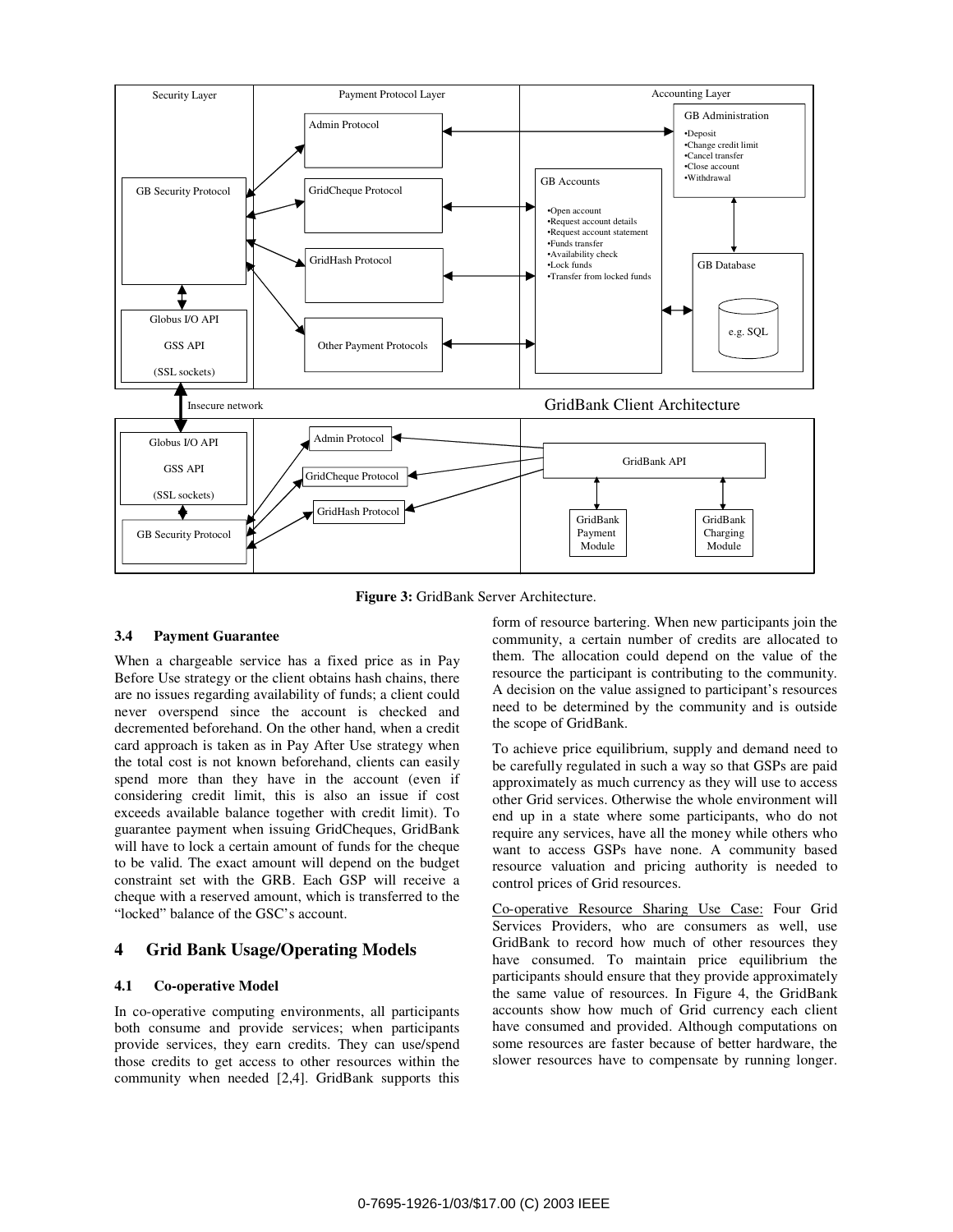

**Figure 4:** Co-operative Resource Sharing.

#### **4.2 Competitive Model**

In competitive computing environments GSPs are allowed to solicit any price [2,4]. However, to attract customers they need estimates of market value of their resources. GridBank's transaction history can assist in deciding how much a computational service is worth. Such transaction history is confidential and cannot be disclosed as is. Therefore GridBank would receive a description of the resource, process the information in its database regarding prices paid for resources of similar type, and then produce an estimate. The simplest approach to compare resources is to consider hardware parameters such as processor speed, number of processors, amount of main memory and secondary storage, network bandwidth, etc. More sophisticated methods are to be considered as GridBank evolves.

# **5 Resource Usage Record (RUR)**

The Resource Usage Record passed between GridBank Payment, GridBank Charging Modules and GridBank Server is an XML document, allowing RUR to be extended by each site to include site-specific information. This approach will achieve greater flexibility as the RUR can be independently defined by the Grid sites. GridBank Server database can then be modified to retain extra information. However, a set of essential resource usage measurements has to be agreed upon by all sites.

A list of essential elements is being defined by the Grid community effort [15,23]. Currently, the following items are being associated with RUR:

- User details
	- Host name / IP address
	- Certificate Name (Grid-wide unique ID of GSC)
- Job details
	- Job ID (it can be a combination of local process ID and the application job ID as assigned by the systems such as Nimrod-G)
	- Application name
	- Job start date (includes time)
- Job end date
- Resource details
- Host name / IP address
- Certificate Name (Grid-wide unique ID of GSP)
- Host type (e.g. Cray; optional)
- Local job id (local OS process id to settle disputes about resource consumption)
- Wall clock time  $+$  price per time unit (e.g. Per second)
- CPU time + price per time unit
- Main memory + price per time unit
- Secondary storage + price per time unit
- Network activity + price per time unit
- Software service + price per time unit
- Total price

# **6 Conclusion and Future Work**

We presented new Grid components in the context of the Grid-wide banking and accounting service that will enable participants to engage in global computational economy. Grid Resource Meter extracts resource usage information from the operating system and converts it into a Grid-wide standard form. GridBank Charging Module is responsible for determining legitimacy of payment instruments passed to it by the GridBank Payment Module, setting up and removing (after execution of user application) temporary local accounts, calculating total charge using the Resource Usage Record and the service rates passed by the Grid Trade Service, and redeeming the payment with the GridBank server. GridBank Payment Module receives requests for job execution from the Grid Resource Broker, obtains a payment instrument from the GridBank, forwards the payment to GBCM and submits the job when GBCM notifies GBPM that a local account has been set up. Grid Trade Server negotiates service cost/rates with GRB and provides interface for GBCM to obtain the information. Negotiation protocols are already defined in [2,4].

In the future, GridBank system will be expanded to provide multiple servers/branches across the Grid to achieve scalability in similar manner as the currency